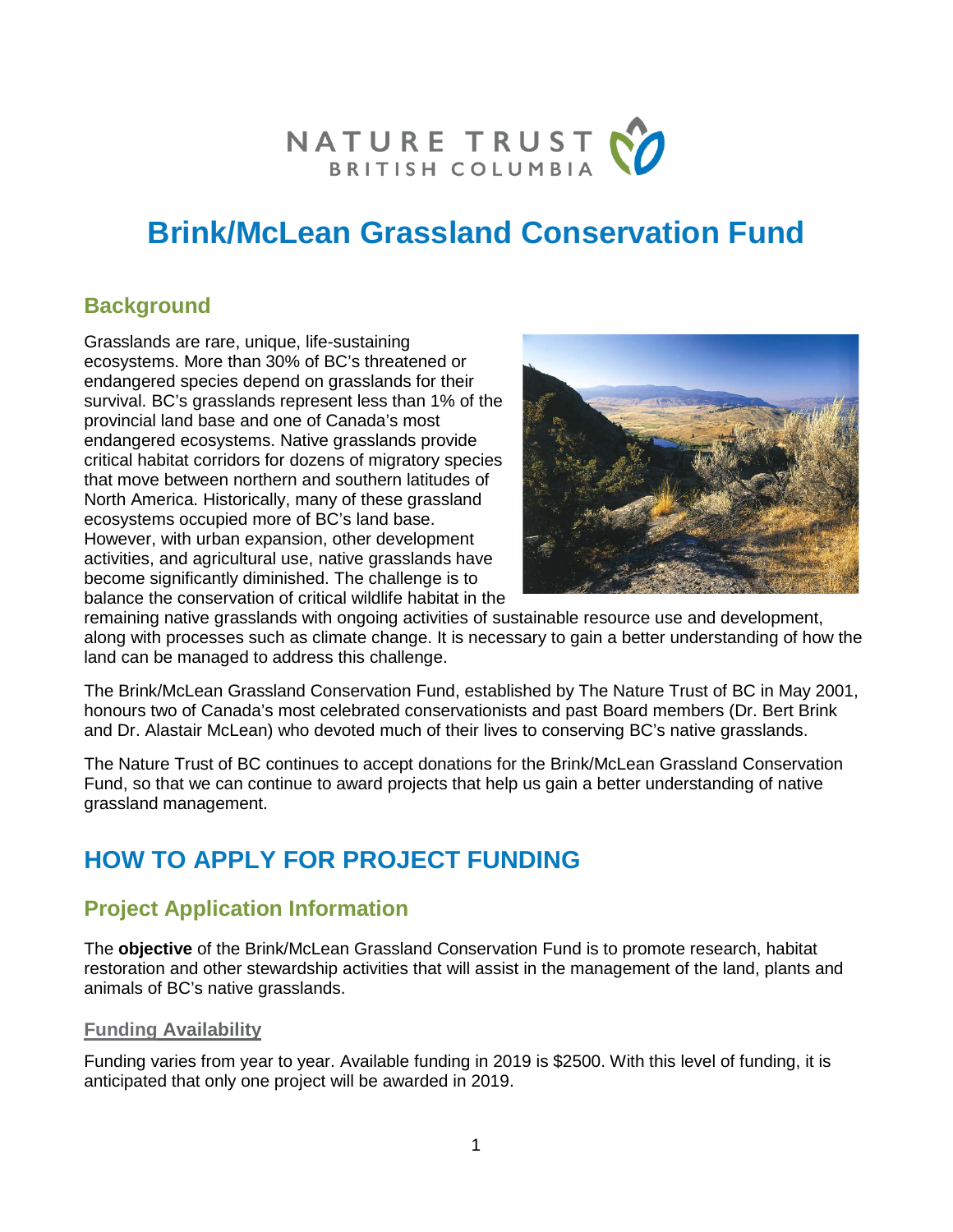#### **Eligible Projects**



Project must be located in native grassland ecosystems in BC. Proponents may be individuals, conservation organizations, public agencies, academic or research entities. Applications must demonstrate how the project meets the evaluation criteria.

Projects more likely to receive funding will be related to:

- Enhancing critical grassland habitats for plants and wildlife, especially those found in the CDF, BG, PP, and IDF biogeoclimatic zones.
- Demonstrating how best to use sustainable resource management and land-use practices so that grasslands and species that rely on them flourish.
- Identifying practical management considerations or results for native grassland ecosystems.

Activities considered for funding include:

- Scientific research.
- Inventory and assessment.
- Enhancement or restoration.
- Evaluation and monitoring.
- Design or planning related to how current land-use or management practices can be refined to conserve and/or improve management of native grassland habitats.

Examples of activities not acceptable for funding support include:

- Administrative costs for interest groups or organizations.
- Compensation for individual "losses" attributed to the conservation of grassland habitats.
- Promotion of private sector business opportunities.
- Post-secondary tuition.

#### **Evaluation Criteria**

- Achieves the Brink/McLean Grassland Conservation Fund's objective
- Addresses a need or problem related to native grassland management
- Identifies tangible outcomes or deliverables and is realistic in scope within project timelines
- Based on sound biological principles
- Conforms with established practices, legislation and policies
- Complements work of other agencies and organizations or is being conducted in demonstrated partnerships with other groups, where possible
- Experience, knowledge, and competency of the applicant
- Completeness and quality of the application
- Provides good value for the outcome

Although not a requirement, **bonus points** will be given to projects that include The Nature Trust of BC's properties. Please contact us to aid in identifying locations that may fit with your research project or visit our webpage for an interactive map.